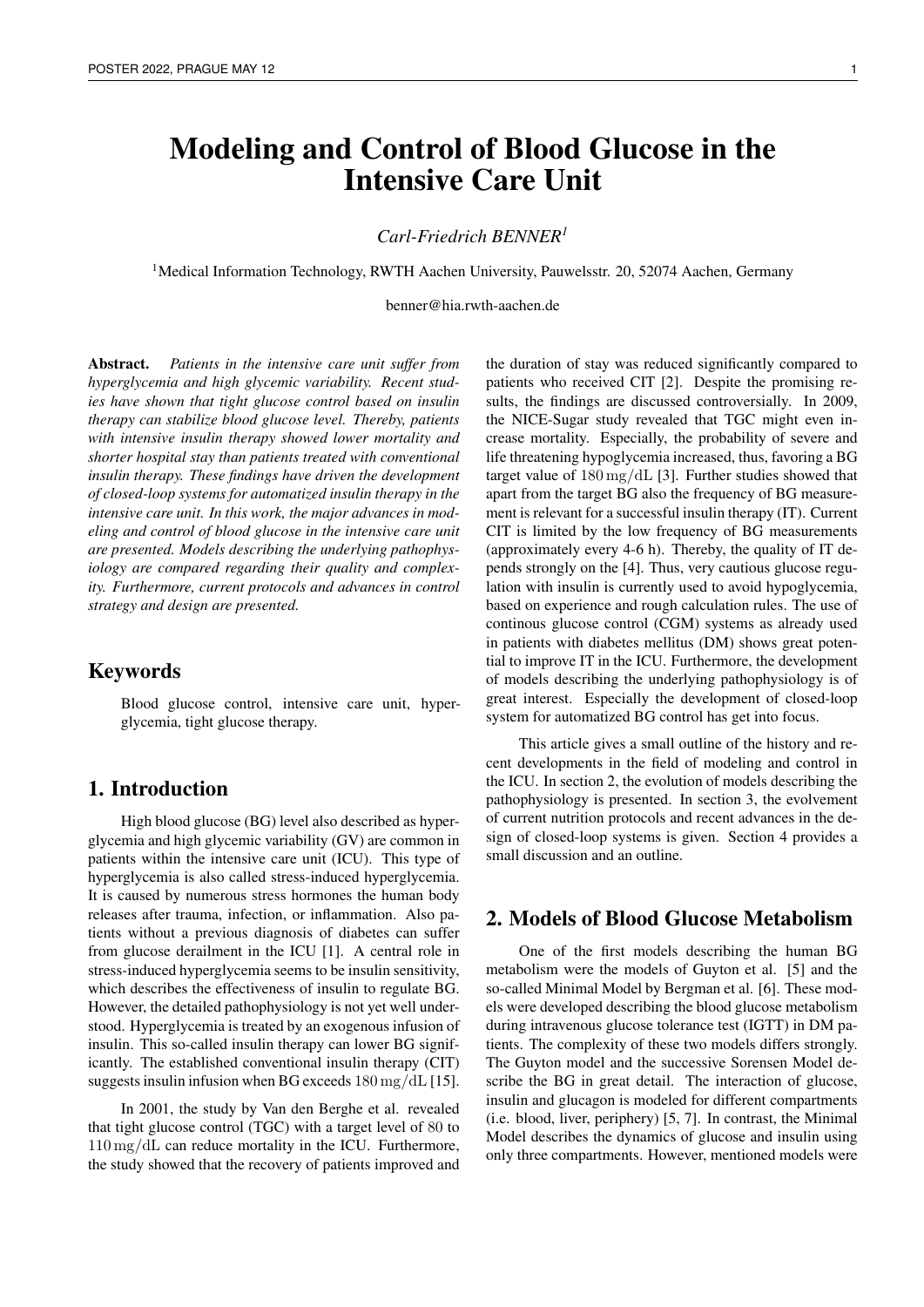a milestone in the development of BG and built a foundation for many subsequent models.

Much effort has gone into developing models that describe the dynamics of BG in DM patients. Models such as the so-called UVA/PADOVA Type 1 Diabetes Simulator by Dalla Man et al. [8] were developed to describe the BG metabolism, especially studying the influence of external disturbances such as nutrition, insulin, changes in insulin sensitivity (IS) or the effect activity. The background to these efforts was the goal of developing a so-called artificial pancreas (AP) for an automatized IT in DM patients.



Fig. 1. Overview and historical development of models describing glucose metabolism in critically ill patients. Also DM models are shown that had a major impact on the development of models for the intensive care unit.

While much effort was spent on the development of models to describe the BG metabolism of DM patients, much fewer models exist to explain the pathophysiology of patients within in the ICU. The findings of Van den Berghe in 2001 [2] encouraged the development of BG models for the application in the ICU. Most recently developed models are based on the minimal Bergman model using compartments to describe the glucose and insulin interaction, thereby neglecting the influence of other dynamics (i.e. glucagon). An overview of the models and their historical development is given in figure 1.

Although the blood glucose dynamics in diabetic patients and ICU patients have many similarities, there are significant differences to consider. In the following, especially the ICU Minimal Model [9], the ICING Model [10], and the Cambridge Model [11] will be presented and compared.

The Minimal ICU Model was published in 2006 [9]. It is adapted from the original Minimal Model [6]. The Minimal ICU Model comprises a compartment for BG, a socalled remote compartment for the effect of insulin on BG, and a compartment describing the dynamics of insulin in the blood itself. In contrast to the original Minimal Model, a second insulin compartment describes the endogenous insulin section. The basal state of the model is given by the basal glucose and insulin concentration, which level during fasting. Thus, the influence hepatic glucose production (HPG) is only expressed by the basel BG level. The change of IS is

not explicitly accounted for as system parameter underlying changes over time. The model accounts for externally supplied exogenous insulin and parenteral nutrition. The gastrointestinal tract is not considered.

The ICING Model [10] is based on the previously published ICU Model [12], the System Model [13], and Glucosafe Model [14], all of which date back to the Minimal Model [6]. The ICING Model has many similarities to the Minimal ICU Model and the original Minimal Model. It also comprises a compartment for BG, a remote compartment for the effect of insulin on BG and a compartment for the insulin. The HPG and the glucose consumption by the central nervous system (CNS) are described. In addition, the pancreatic insulin release (PIR) is modeled as a function of insulin concentration in blood. The balance between HPG, glucose consumption by the CNS and PIR determines the basal state of the model during fasting. The major difference from the Minimal ICU Model is the explicit use of IS as a time-dependent parameter. Furthermore, enteral nutrition is accounted for by a second order model of the gastrointestinal tract.



Fig. 2. Cambridge ICU Model (adapted from [11]).

Among the presented models, the Cambridge ICU Model has the highest complexity [11]. It is a further development of the Cambridge Model, which was originally developed for DM patients. The structure of the Cambridge ICU Model is shown in figure 2. The model comprises two compartments for the glucose kinetics. The effect of insulin on the glucose kinetics is modeled by three compartments rather than a single one as in the previously presented models. The insulin is again modeled as a single compartment. In contrast to the ICING Model, the HPG is not constant but can be suppressed by high insulin concentration in the remote compartments. Furthermore, the PIR is depending on the blood glucose concentration rather than the insulin concentration as in the ICING Model. Also, the renal glucose clearance above the glucose threshold is considered. Similar to the ICING Model, the gastrointestinal tract is described and a time-dependent IS is used.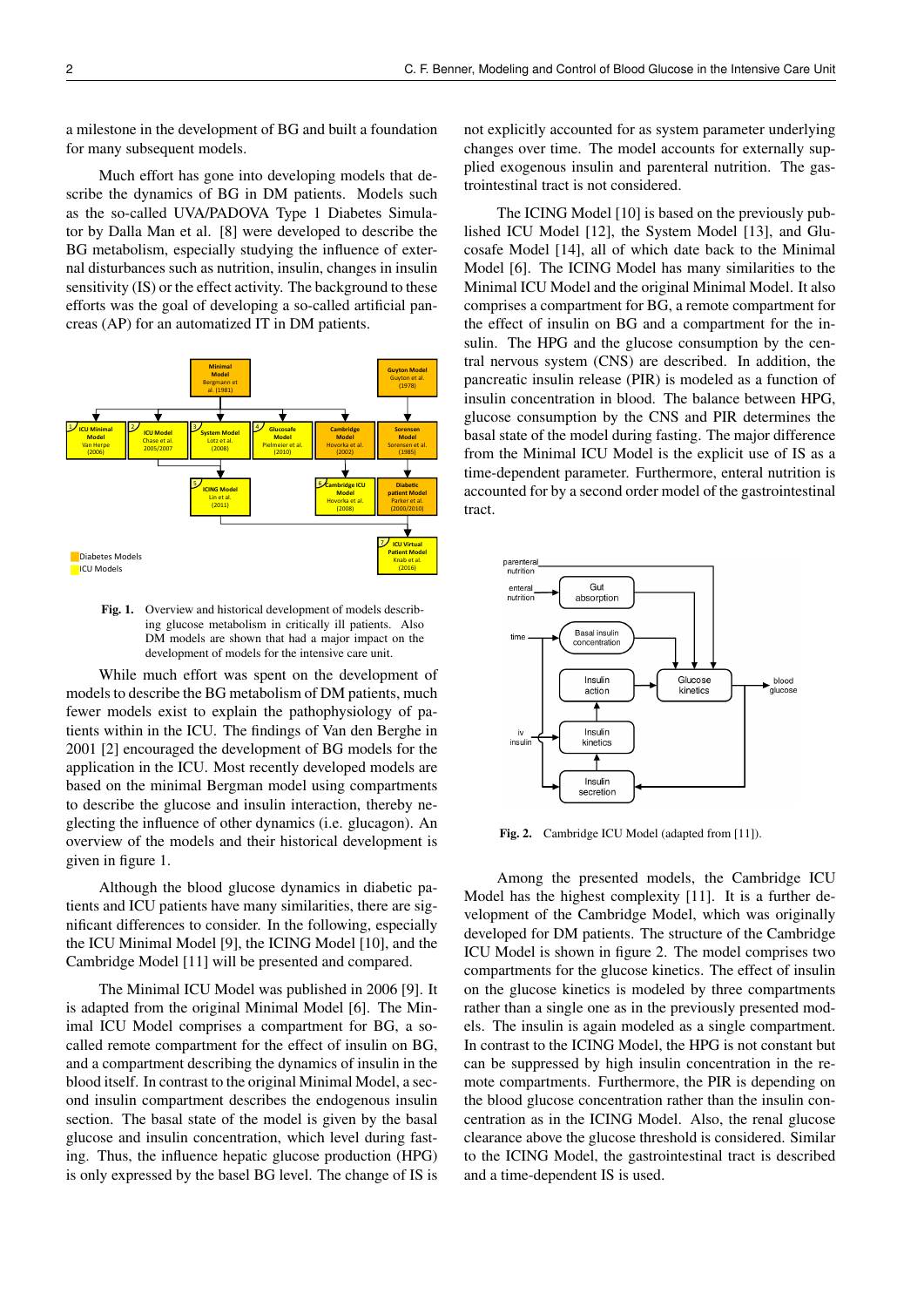The presented models vary in their complexity. A detailed comparison and the capability of the different models is given in table 1.

| #             | Order | Meal IS PIR |              |              | <b>HGP</b> | Valid |
|---------------|-------|-------------|--------------|--------------|------------|-------|
| 1             |       | X.          | x            | $\checkmark$ | x          |       |
| $\mathcal{L}$ | 3     | X.          | $\checkmark$ | X            | X.         | ✓     |
| 3             | 3     | X.          | ✓            | х            |            |       |
|               | 3     | X.          | $\checkmark$ | х            | J          | x     |
| 5             |       | ✓           | ✓            | х            |            |       |
| 6             | 8     |             | ✓            |              |            |       |
|               |       |             |              |              |            |       |

Tab. 1. Comparison of models. Numbering according to figure 1. Order - order of differential equation system, Meal submodel of gastrointestinal tract, IS - insulin sensitivity, PIR - pancreatic insulin release, HGP - hepatic glucose production, Valid - validated with clinical data.

### 3. Protocols and Control Algorithms

Essential for successful insulin therapy is an appropriate protocol, reducing the risk of hyper- and hypoglycemia. The following section gives an overview of current clinical protocols, assistant systems currently used in clinical practice and current research state of art.

The ESPEN guidelines [15] and the Yale insulin infusion protocol [16] are one of the gold standards for the treatment of hyperglycemia in the ICU. Currently, the ES-PEN guideline recommends administration of insulin when BG exceeds 180 mg/dL. In addition to these existing protocols to treat hyperglycemia in the ICU, clinical protocols were developed based on existing mathematical models. In 2006, the SPRINT (Specialized Relative Insulin Nutrition Tables) protocol was developed based on the ICING model [12]. This protocol provides tables for an improved nutrition and TGC [17]. The SPRINT protocol was successfully evaluated in clinical trials; treated patients were longer in the normoglycemic range compared to patients receiving CIT.

Although improved protocols can enhance the quality of IT, there is no significant reduction of workload for the clinical staff. One of the first assistance systems to support clinical staff was the Glucommander, developed in 1984 [18]. It provided recommendations of insulin infusion based on a simple algorithm. In clinical usage, it proved to be simple and robust [18]. In 2005, GRIP, a computer-driven protocol for the ICU was developed [19]. It has a graphical user interface and should support clinical stuff during IT. The GRIP algorithm gives a recommendation of insulin infusion rate based on the previous BG measurements and previous insulin infusion rate. Furthermore, GRIP provides the time when the next BG measurement should be done. In 2013, the GlucoCare System was developed as an insulindosing calculator [20]. The underlying algorithm is based on the Yale insulin infusion protocol [16]. The LOGIC-Insulin Software was developed especially for TGC to maintain BG

at 80 to 110 mg/dL, thereby assisting clinical staff and reducing workload [21]. In clinical studies, such systems were able to stabilize the blood glucose level and reduce the risk of hypoglycemia [18, 21, 22].

In the last years model-based closed-loop algorithms for an automatized IT were developed. However, most of the algorithms were only tested in an in-silico environment. The algorithms range from simple proportional–integral–derivative (PID) controller to model predictive control (MPC) algorithms. In 2007, Wintergeist et al. developed a PID controller for IT in the pediatric ICU. The algorithm was tested in a clinical trial and was able to safely and effectively control BG [23]. In 2012, the stochastic targeted (STAR) glycemic control forecast was developed [24, 25]. This protocol recommends insulin infusion and nutrition based on previous BG measurements. Thereby, a stochastic model based on the ICING model is used to give a prediction of patient's IS. This prediction is used to improve nutrition and insulin infusion to achieve BG of 80 to 120 mg/dL. In 2015, the stochastic model predictive (STOMP) glycaemic control algorithm was published, which is a further development of the STAR protocol [26]. Similar to the STAR protocol, the STOMP algorithms uses a stochastic model of the future IS. An MPC algorithm is then used to calculate the optimal nutrition and insulin infusion. A similar MPC algorithm was developed based on the ICING model by Knab et al. [28]. In 2019, Reenberg et al. developed a similar MPC algorithm based on the Cambridge ICU Model [27]. This control algorithm showed good results in in-silico trials.

### 4. Discussion

Models of blood glucose metabolism have improved over the years and provided essential knowledge enhancing insulin therapy. Although the models have similar structures modeling glucose and insulin interaction, they differ in their complexity. While a highly complex model enhances a detailed understanding of the pathophysiology, it has the disadvantage, that a variety of model parameters need to be identified. Considering the application in the ICU, models comprising the gastrointestinal tract are advantageous. Also the use of IS as a time-variant parameter seems to be essential to describe the pathophysiology of hyperglycemia. However, none of the models considers the influence of glucagon on the BG metabolism.

Nutrition protocols and computerized assistance systems provide important information on nutrition and insulin dosing during IT, reducing workload and increasing success of IT. Especially the frequency of BG seems to have a significant impact on the quality of TGC. In-silico studies show promising results of closed-loop systems for fully automatized insulin therapy. However, currently, there is no closedloop system approved for patients for a fully automatized glucose therapy without intervention.